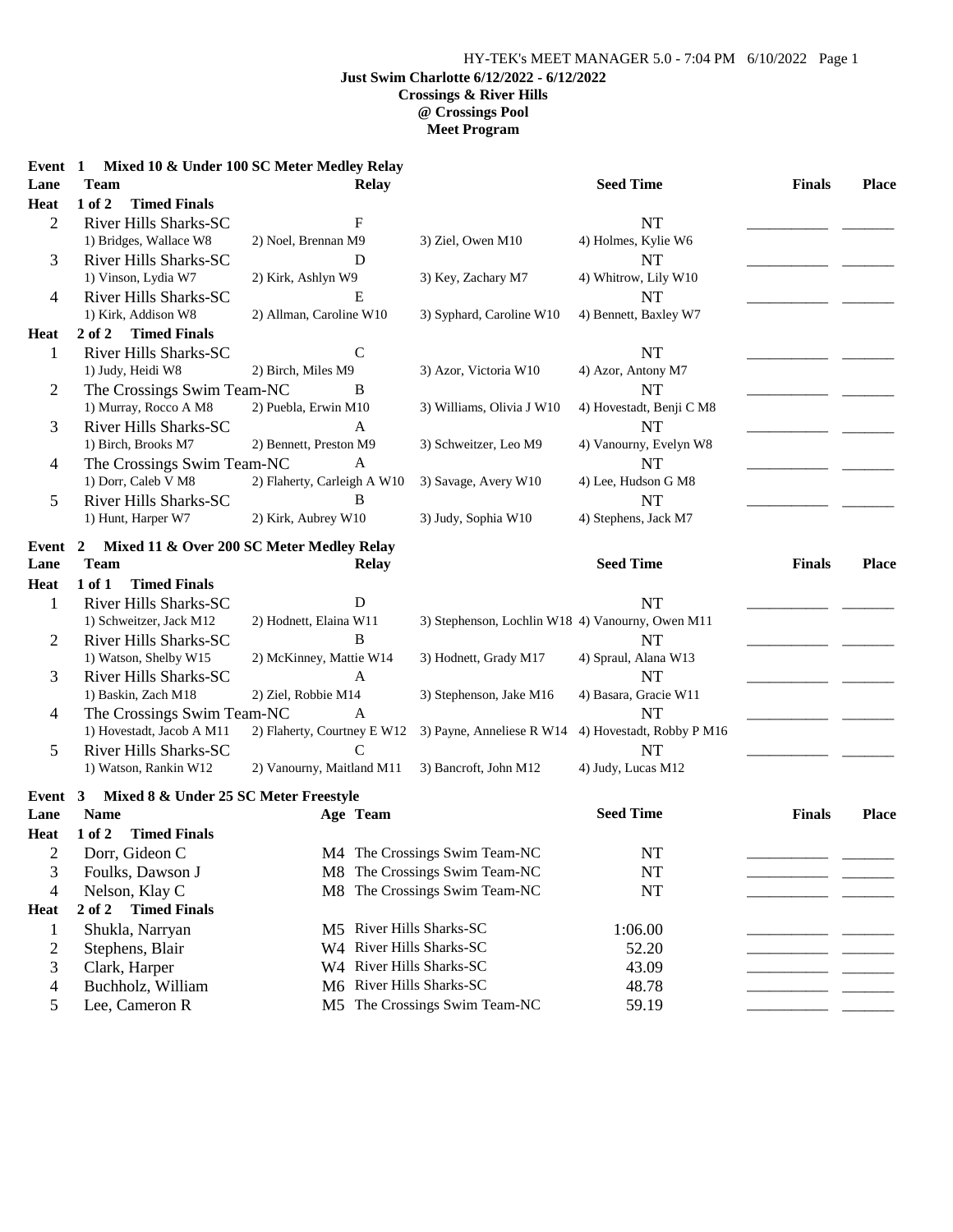## **Event 4 Mixed 6 & Under 25 SC Meter Freestyle**

| Lane           | <b>Name</b>                       | Age Team                      | <b>Seed Time</b> | <b>Finals</b>                 | Place                    |
|----------------|-----------------------------------|-------------------------------|------------------|-------------------------------|--------------------------|
| <b>Heat</b>    | $1$ of $2$<br><b>Timed Finals</b> |                               |                  |                               |                          |
| $\mathbf{1}$   | Lockey, Juliet                    | W5 River Hills Sharks-SC      | <b>NT</b>        |                               |                          |
| $\overline{2}$ | Wood, Charlotte M                 | W6 The Crossings Swim Team-NC | 49.00            |                               |                          |
| 3              | Maiers, Reagan                    | W5 River Hills Sharks-SC      | 45.49            |                               |                          |
| $\overline{4}$ | Vinson, Bennett                   | M5 River Hills Sharks-SC      | 45.49            |                               |                          |
| 5              | Bennett, Annabelle                | W5 River Hills Sharks-SC      | 52.19            |                               |                          |
| <b>Heat</b>    | 2 of 2<br><b>Timed Finals</b>     |                               |                  |                               |                          |
| $\mathbf{1}$   | McGee, Charlotte                  | W6 River Hills Sharks-SC      | 37.98            |                               |                          |
| $\overline{2}$ | McGee, MacKenzie                  | W6 River Hills Sharks-SC      | 33.79            |                               |                          |
| 3              | Holmes, Kylie                     | W6 River Hills Sharks-SC      | 30.87            | __ __                         |                          |
| $\overline{4}$ | Ammon, Wyatt                      | M6 River Hills Sharks-SC      | 33.60            |                               |                          |
| $\mathfrak s$  | Helms, Marleigh                   | W6 River Hills Sharks-SC      | 35.73            |                               |                          |
| 6              | Schweitzer, Kate                  | W6 River Hills Sharks-SC      | 39.84            |                               |                          |
| Event 5        | Mixed 7-8 25 SC Meter Freestyle   |                               |                  |                               |                          |
| Lane           | <b>Name</b>                       | Age Team                      | <b>Seed Time</b> | <b>Finals</b>                 | <b>Place</b>             |
| <b>Heat</b>    | <b>Timed Finals</b><br>1 of 4     |                               |                  |                               |                          |
| $\overline{2}$ | Lockey, Will                      | M8 River Hills Sharks-SC      | <b>NT</b>        |                               |                          |
| 3              | Dalton, Liam                      | M7 River Hills Sharks-SC      | 54.96            | — —                           |                          |
| $\overline{4}$ | Godoe, Grace N                    | W8 The Crossings Swim Team-NC | <b>NT</b>        |                               |                          |
| 5              | Evans, Greyson X                  | M7 The Crossings Swim Team-NC | <b>NT</b>        |                               |                          |
| <b>Heat</b>    | 2 of 4 Timed Finals               |                               |                  |                               |                          |
| $\mathbf{1}$   | Mager, Claire                     | W7 River Hills Sharks-SC      | 37.01            |                               |                          |
| $\overline{2}$ | Segura, Naomi G                   | W8 The Crossings Swim Team-NC | 33.22            |                               |                          |
| 3              | Bridges, Wallace                  | W8 River Hills Sharks-SC      | 32.08            |                               |                          |
| $\overline{4}$ | Anderson, Brady                   | M7 River Hills Sharks-SC      | 32.76            |                               |                          |
| 5              | Stewart, Stella                   | W8 River Hills Sharks-SC      | 35.71            |                               |                          |
| 6              | Hovestadt, Benji C                | M8 The Crossings Swim Team-NC | 42.44            |                               |                          |
| <b>Heat</b>    | 3 of 4 Timed Finals               |                               |                  |                               |                          |
| $\mathbf{1}$   | Vinson, Lydia                     | W7 River Hills Sharks-SC      | 29.15            |                               |                          |
| $\overline{2}$ | Judy, Heidi                       | W8 River Hills Sharks-SC      | 28.27            |                               |                          |
| 3              | Lee, Hudson G                     | M8 The Crossings Swim Team-NC | 26.07            |                               | <b>Contract Contract</b> |
| $\overline{4}$ | Key, Zachary                      | M7 River Hills Sharks-SC      | 26.26            |                               |                          |
| 5              | Kirk, Addison                     | W8 River Hills Sharks-SC      | 28.34            |                               |                          |
| 6              | Bennett, Baxley                   | W7 River Hills Sharks-SC      | 29.97            |                               |                          |
| <b>Heat</b>    | 4 of 4<br><b>Timed Finals</b>     |                               |                  |                               |                          |
| $\mathbf{1}$   | Hunt, Harper                      | W7 River Hills Sharks-SC      | 24.92            |                               |                          |
| $\overline{c}$ | Stephens, Jack                    | M7 River Hills Sharks-SC      | 22.42            |                               |                          |
| 3              | Vanourny, Evelyn                  | W8 River Hills Sharks-SC      | 22.27            | $\overline{a}$ $\overline{a}$ |                          |
| 4              | Birch, Brooks                     | M7 River Hills Sharks-SC      | 22.30            |                               |                          |
| 5              | Murray, Rocco A                   | M8 The Crossings Swim Team-NC | 24.44            |                               |                          |
| 6              | Azor, Antony                      | M7 River Hills Sharks-SC      | 25.49            |                               |                          |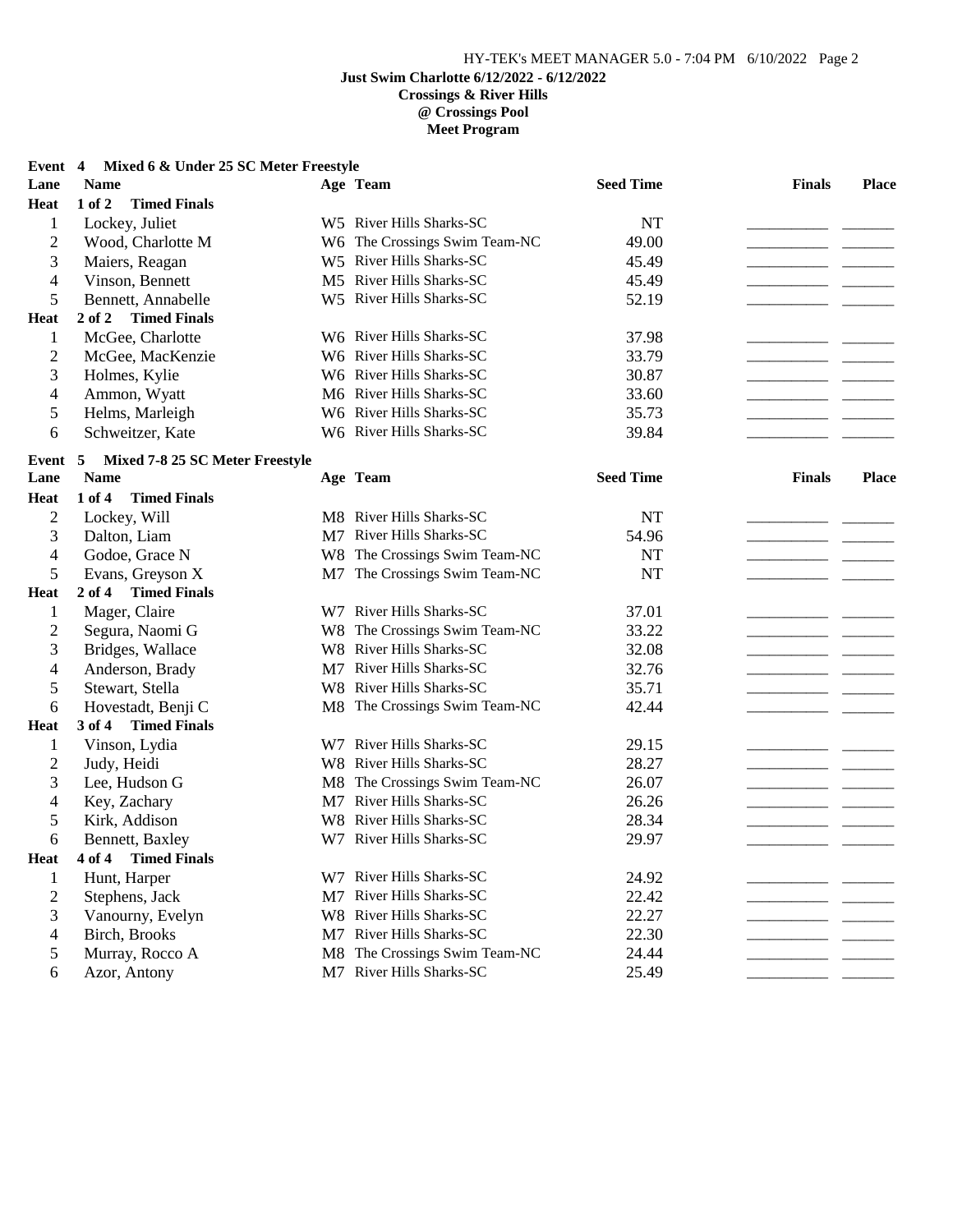### **Event 6 Mixed 9-10 25 SC Meter Freestyle**

| Lane           | <b>Name</b>                             | Age Team                       | <b>Seed Time</b> | <b>Finals</b> | <b>Place</b> |
|----------------|-----------------------------------------|--------------------------------|------------------|---------------|--------------|
| <b>Heat</b>    | $1$ of $3$<br><b>Timed Finals</b>       |                                |                  |               |              |
| 1              | Romo, Andrea E                          | W10 The Crossings Swim Team-NC | 55.75            |               |              |
| $\overline{c}$ | Ammon, Stephanie                        | W9 River Hills Sharks-SC       | 34.33            |               |              |
| 3              | Clark, Sawyer                           | M9 River Hills Sharks-SC       | 30.35            |               |              |
| 4              | Allman, Elizabeth                       | W10 River Hills Sharks-SC      | 31.09            |               |              |
| 5              | Stephens, Kylie A                       | W9 The Crossings Swim Team-NC  | 48.06            |               |              |
| 6              | Thomas, Andre G                         | M9 The Crossings Swim Team-NC  | NT               |               |              |
| <b>Heat</b>    | $2$ of $3$<br><b>Timed Finals</b>       |                                |                  |               |              |
| 1              | Allman, Caroline                        | W10 River Hills Sharks-SC      | 25.36            |               |              |
| $\overline{2}$ | Azor, Victoria                          | W10 River Hills Sharks-SC      | 23.52            |               |              |
| 3              | Kirk, Aubrey                            | W10 River Hills Sharks-SC      | 22.03            |               |              |
| 4              | Bennett, Preston                        | M9 River Hills Sharks-SC       | 22.79            |               |              |
| 5              | Noel, Brennan                           | M9 River Hills Sharks-SC       | 24.94            |               |              |
| 6              | Ziel, Owen                              | M10 River Hills Sharks-SC      | 25.93            |               |              |
| <b>Heat</b>    | 3 of 3 Timed Finals                     |                                |                  |               |              |
| 1              | Syphard, Caroline                       | W10 River Hills Sharks-SC      | 21.33            |               |              |
| $\overline{c}$ | Birch, Miles                            | M9 River Hills Sharks-SC       | 20.37            |               |              |
| 3              | Schweitzer, Leo                         | M9 River Hills Sharks-SC       | 18.32            |               |              |
| 4              | Flaherty, Carleigh A                    | W10 The Crossings Swim Team-NC | 19.59            |               |              |
| 5              | Kirk, Ashlyn                            | W9 River Hills Sharks-SC       | 20.85            |               |              |
| 6              | Judy, Sophia                            | W10 River Hills Sharks-SC      | 21.71            |               |              |
| Event 7        | Mixed 11-12 50 SC Meter Freestyle       |                                |                  |               |              |
| Lane           | <b>Name</b>                             | Age Team                       | <b>Seed Time</b> | <b>Finals</b> | <b>Place</b> |
| <b>Heat</b>    | 1 of 3<br><b>Timed Finals</b>           |                                |                  |               |              |
| $\mathbf{2}$   | Allman, Tripp                           | M12 River Hills Sharks-SC      | 57.04            |               |              |
| 3              | Williams, Olivia J                      | W10 The Crossings Swim Team-NC | 44.38            |               |              |
| $\overline{4}$ | Vanourny, Owen                          | M11 River Hills Sharks-SC      | 48.42            |               |              |
| <b>Heat</b>    | <b>Timed Finals</b><br>$2$ of $3$       |                                |                  |               |              |
| $\mathbf{1}$   | Puebla, Erwin                           | M10 The Crossings Swim Team-NC | 42.81            |               |              |
| $\overline{c}$ | Hodnett, Elaina                         | W11 River Hills Sharks-SC      | 41.28            |               |              |
| 3              | Jones, Elizabeth J                      | W12 The Crossings Swim Team-NC | 40.63            |               |              |
| 4              | Judy, Lucas                             | M12 River Hills Sharks-SC      | 40.68            |               |              |
| 5              | Vanourny, Maitland                      | M11 River Hills Sharks-SC      | 41.59            |               |              |
| 6              | Hovestadt, Jacob A                      | M11 The Crossings Swim Team-NC | 43.59            |               |              |
| <b>Heat</b>    | 3 of 3<br><b>Timed Finals</b>           |                                |                  |               |              |
| $\mathbf{I}$   | Savage, Avery                           | W10 The Crossings Swim Team-NC | 37.16            |               |              |
| $\overline{c}$ | Flaherty, Courtney E                    | W12 The Crossings Swim Team-NC | 36.56            |               |              |
| 3              | Bancroft, John                          | M12 River Hills Sharks-SC      | 30.64            |               |              |
| 4              | Basara, Gracie                          | W11 River Hills Sharks-SC      | 33.26            |               |              |
| 5              | Watson, Rankin                          | W12 River Hills Sharks-SC      | 37.02            |               |              |
| 6              | Schweitzer, Jack                        | M12 River Hills Sharks-SC      | 37.32            |               |              |
|                |                                         |                                |                  |               |              |
| Event          | Mixed 13-14 50 SC Meter Freestyle<br>-8 |                                |                  |               |              |
| Lane           | <b>Name</b>                             | Age Team                       | <b>Seed Time</b> | <b>Finals</b> | <b>Place</b> |
| Heat           | 1 of 2<br><b>Timed Finals</b>           |                                |                  |               |              |
| 1              | Lindgren, Lily                          | W13 River Hills Sharks-SC      | NT               |               |              |
| $\overline{c}$ | Puebla, Liz                             | W13 The Crossings Swim Team-NC | 45.69            |               |              |
| 3              | Payne, Anneliese R                      | W14 The Crossings Swim Team-NC | 41.59            |               |              |
| 4              | Wood, Phoebe E                          | W13 The Crossings Swim Team-NC | 44.85            |               |              |
| 5              | Bennett, Carly                          | W13 River Hills Sharks-SC      | 45.82            |               |              |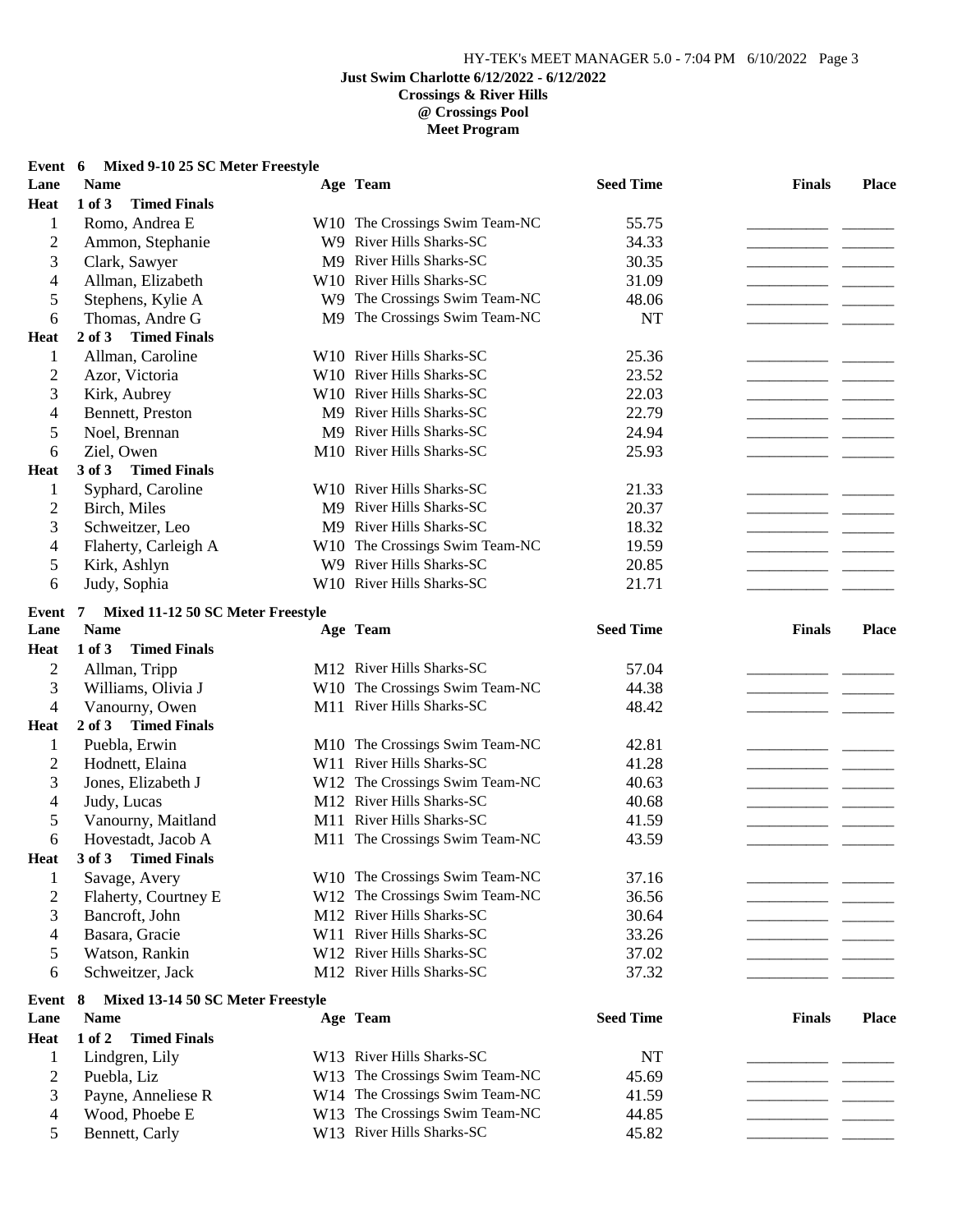## **Just Swim Charlotte 6/12/2022 - 6/12/2022 Crossings & River Hills**

**@ Crossings Pool**

**Meet Program**

| <b>Heat</b>    | <b>Timed Finals</b><br>(Event 8)<br>2         |    | Mixed 13-14 50 SC Meter Freestyle)                   |                  |               |              |
|----------------|-----------------------------------------------|----|------------------------------------------------------|------------------|---------------|--------------|
| $\overline{2}$ | Palmer, Sienna                                |    | W14 River Hills Sharks-SC                            | 37.95            |               |              |
| 3              | Ziel, Robbie                                  |    | M14 River Hills Sharks-SC                            | 29.53            |               |              |
| 4              | McKinney, Mattie                              |    | W14 River Hills Sharks-SC                            | 36.00            |               |              |
|                |                                               |    |                                                      |                  |               |              |
| Event          | Mixed 15-18 50 SC Meter Freestyle<br>9        |    |                                                      |                  |               |              |
| Lane           | <b>Name</b>                                   |    | Age Team                                             | <b>Seed Time</b> | <b>Finals</b> | <b>Place</b> |
| <b>Heat</b>    | <b>Timed Finals</b><br>1 of 1                 |    |                                                      |                  |               |              |
| $\overline{2}$ | Watson, Shelby                                |    | W15 River Hills Sharks-SC                            | 34.93            |               |              |
| 3              | Hodnett, Grady                                |    | M17 River Hills Sharks-SC                            | 27.93            |               |              |
| 4              | Baskin, Zach                                  |    | M18 River Hills Sharks-SC                            | 28.24            |               |              |
| 5              | Hovestadt, Robby P                            |    | M16 The Crossings Swim Team-NC                       | 41.97            |               |              |
| Event 11       | Mixed 8 & Under 25 SC Meter Backstroke        |    |                                                      |                  |               |              |
| Lane           | <b>Name</b>                                   |    | Age Team                                             | <b>Seed Time</b> | <b>Finals</b> | <b>Place</b> |
| Heat           | 1 of 2<br><b>Timed Finals</b>                 |    |                                                      |                  |               |              |
| $\overline{2}$ | Dorr, Gideon C                                |    | M4 The Crossings Swim Team-NC                        | NT               |               |              |
| 3              | Lockey, Juliet                                |    | W5 River Hills Sharks-SC                             | NT               |               |              |
| 4              | Lee, Cameron R                                |    | M5 The Crossings Swim Team-NC                        | <b>NT</b>        |               |              |
| <b>Heat</b>    | 2 of 2<br><b>Timed Finals</b>                 |    |                                                      |                  |               |              |
| 1              | Vinson, Bennett                               |    | M5 River Hills Sharks-SC                             | 1:21.73          |               |              |
| $\overline{c}$ | Buchholz, William                             |    | M6 River Hills Sharks-SC                             | 1:02.32          |               |              |
| 3              | Clark, Harper                                 |    | W4 River Hills Sharks-SC                             | 57.90            |               |              |
| 4              | Shukla, Narryan                               |    | M5 River Hills Sharks-SC                             | 58.12            |               |              |
| 5              | Stephens, Blair                               |    | W4 River Hills Sharks-SC                             | 1:20.93          |               |              |
| 6              | Dalton, Liam                                  |    | M7 River Hills Sharks-SC                             | 1:26.82          |               |              |
| Event          | Mixed 6 & Under 25 SC Meter Backstroke<br>12  |    |                                                      |                  |               |              |
| Lane           | <b>Name</b>                                   |    | Age Team                                             | <b>Seed Time</b> | <b>Finals</b> | <b>Place</b> |
| Heat           | 1 of 2<br><b>Timed Finals</b>                 |    |                                                      |                  |               |              |
| $\overline{2}$ | Bennett, Annabelle                            |    | W5 River Hills Sharks-SC                             | 1:00.28          |               |              |
| 3              | Maiers, Reagan                                |    | W5 River Hills Sharks-SC                             | 54.63            |               |              |
| 4              | Wood, Charlotte M                             |    | W6 The Crossings Swim Team-NC                        | 55.66            |               |              |
| <b>Heat</b>    | 2 of 2 Timed Finals                           |    |                                                      |                  |               |              |
| 1              | McGee, Charlotte                              |    | W6 River Hills Sharks-SC                             | 51.28            |               |              |
| 2              | Schweitzer, Kate                              |    | W6 River Hills Sharks-SC                             | 45.70            |               |              |
| 3              | Helms, Marleigh                               |    | W6 River Hills Sharks-SC                             | 40.22            |               |              |
| 4              | McGee, MacKenzie                              |    | W6 River Hills Sharks-SC                             | 42.11            |               |              |
| 5              | Ammon, Wyatt                                  |    | M6 River Hills Sharks-SC                             | 46.16            |               |              |
| 6              | Holmes, Kylie                                 |    | W6 River Hills Sharks-SC                             | 53.68            |               |              |
|                |                                               |    |                                                      |                  |               |              |
| Event          | Mixed 7-8 25 SC Meter Backstroke<br><b>13</b> |    |                                                      |                  |               |              |
| Lane           | $\mathbf{Name}$                               |    | Age Team                                             | <b>Seed Time</b> | <b>Finals</b> | <b>Place</b> |
| Heat           | <b>Timed Finals</b><br>1 of 4                 |    |                                                      |                  |               |              |
| $\overline{c}$ | Evans, Greyson X                              |    | M7 The Crossings Swim Team-NC                        | NT               |               |              |
| 3              | Hovestadt, Benji C                            | M8 | The Crossings Swim Team-NC                           | 2:03.66          |               |              |
|                |                                               |    |                                                      |                  |               |              |
| 4              | Lockey, Will                                  |    | M8 River Hills Sharks-SC                             | NT               |               |              |
| <b>Heat</b>    | 2 of 4 Timed Finals                           |    |                                                      |                  |               |              |
| $\overline{c}$ | Anderson, Brady                               |    | M7 River Hills Sharks-SC                             | 44.34            |               |              |
| 3              | Segura, Naomi G                               |    | W8 The Crossings Swim Team-NC                        | 39.18            |               |              |
| 4              | Bennett, Baxley                               |    | W7 River Hills Sharks-SC<br>W7 River Hills Sharks-SC | 39.93            |               |              |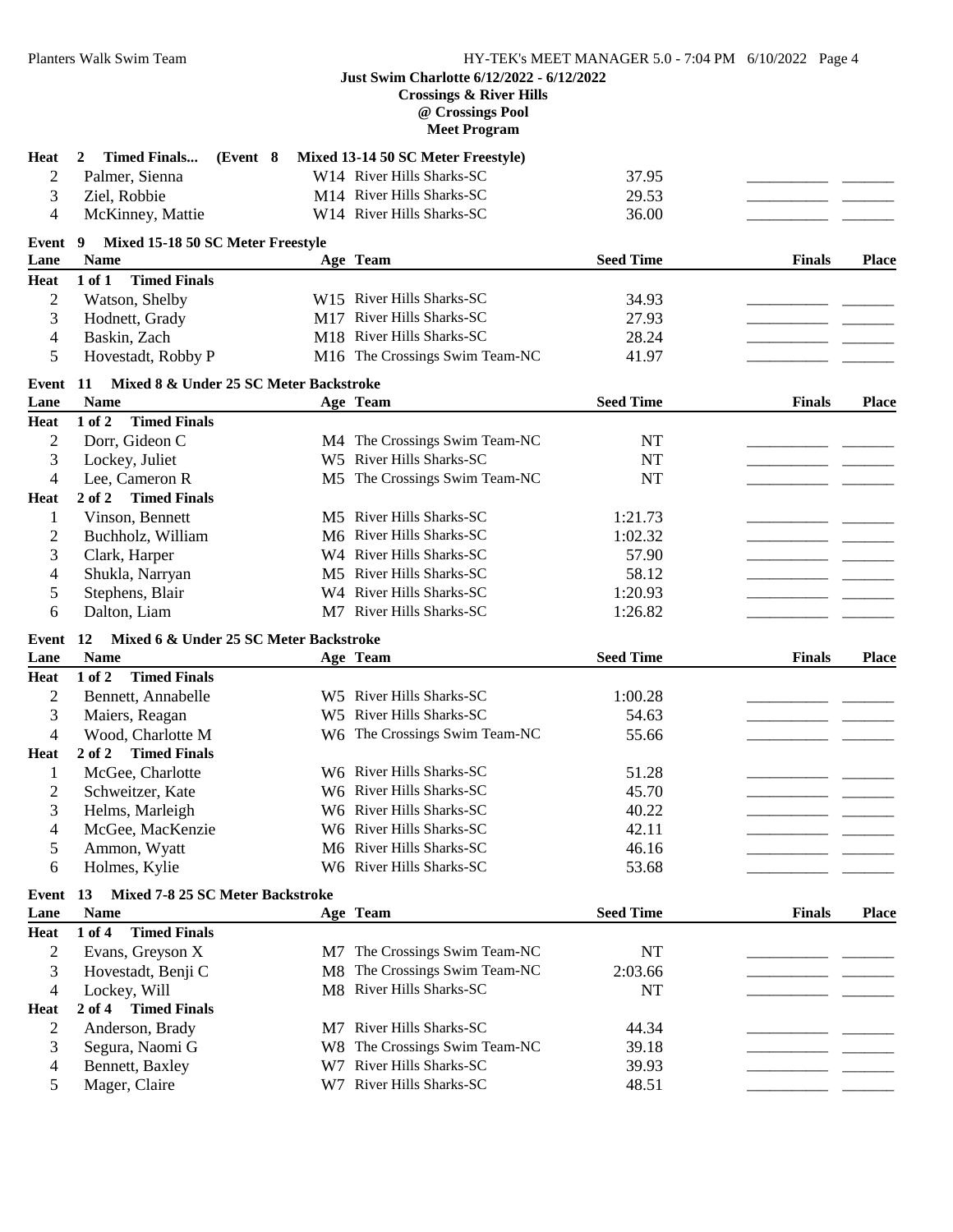# **Just Swim Charlotte 6/12/2022 - 6/12/2022**

**Crossings & River Hills**

**@ Crossings Pool Meet Program**

| Heat           | <b>Timed Finals</b><br>(Event 13<br>3    |     | Mixed 7-8 25 SC Meter Backstroke)     |                  |               |              |
|----------------|------------------------------------------|-----|---------------------------------------|------------------|---------------|--------------|
| 1              | Key, Zachary                             |     | M7 River Hills Sharks-SC              | 38.63            |               |              |
| $\overline{2}$ | Kirk, Addison                            |     | W8 River Hills Sharks-SC              | 35.04            |               |              |
| 3              | Dorr, Caleb V                            |     | M8 The Crossings Swim Team-NC         | 34.11            |               |              |
| $\overline{4}$ | Stewart, Stella                          |     | W8 River Hills Sharks-SC              | 34.31            |               |              |
| 5              | Murray, Rocco A                          | M8  | The Crossings Swim Team-NC            | 36.56            |               |              |
| 6              | Bridges, Wallace                         |     | W8 River Hills Sharks-SC              | 38.97            |               |              |
| <b>Heat</b>    | 4 of 4 Timed Finals                      |     |                                       |                  |               |              |
| 1              | Vinson, Lydia                            |     | W7 River Hills Sharks-SC              | 31.28            |               |              |
| $\overline{2}$ | Hunt, Harper                             | W7. | River Hills Sharks-SC                 | 30.94            |               |              |
| 3              | <b>Birch</b> , <b>Brooks</b>             |     | M7 River Hills Sharks-SC              | 28.82            |               |              |
| 4              | Vanourny, Evelyn                         |     | W8 River Hills Sharks-SC              | 28.89            |               |              |
| 5              | Judy, Heidi                              |     | W8 River Hills Sharks-SC              | 31.05            |               |              |
| 6              | Lee, Hudson G                            |     | M8 The Crossings Swim Team-NC         | 31.91            |               |              |
|                |                                          |     |                                       |                  |               |              |
| Event          | Mixed 9-10 25 SC Meter Backstroke<br>14  |     |                                       |                  |               |              |
| Lane           | <b>Name</b>                              |     | Age Team                              | <b>Seed Time</b> | <b>Finals</b> | <b>Place</b> |
| <b>Heat</b>    | 1 of 3<br><b>Timed Finals</b>            |     |                                       |                  |               |              |
| 1              | Romo, Andrea E                           |     | W10 The Crossings Swim Team-NC        | 1:00.57          |               |              |
| $\overline{c}$ | Thomas, Andre G                          | M9  | The Crossings Swim Team-NC            | <b>NT</b>        |               |              |
| 3              | Ammon, Stephanie                         | W9  | River Hills Sharks-SC                 | 46.93            |               |              |
| $\overline{4}$ | Stephens, Kylie A                        | W9  | The Crossings Swim Team-NC            | 48.97            |               |              |
| <b>Heat</b>    | $2$ of $3$<br><b>Timed Finals</b>        |     |                                       |                  |               |              |
| $\mathbf{1}$   | Allman, Elizabeth                        |     | W10 River Hills Sharks-SC             | 44.74            |               |              |
| $\overline{c}$ | Allman, Caroline                         |     | W10 River Hills Sharks-SC             | 35.45            |               |              |
| 3              | Noel, Brennan                            |     | M9 River Hills Sharks-SC              | 34.51            |               |              |
| 4              | Ziel, Owen                               |     | M10 River Hills Sharks-SC             | 35.13            |               |              |
| 5              | Clark, Sawyer                            |     | M9 River Hills Sharks-SC              | 41.14            |               |              |
| <b>Heat</b>    | 3 of 3 Timed Finals                      |     |                                       |                  |               |              |
| $\mathbf{1}$   | Syphard, Caroline                        |     | W10 River Hills Sharks-SC             | 28.53            |               |              |
| $\overline{c}$ | Kirk, Ashlyn                             |     | W9 River Hills Sharks-SC              | 25.50            |               |              |
| 3              | Schweitzer, Leo                          |     | M9 River Hills Sharks-SC              | 22.81            |               |              |
| 4              | Azor, Victoria                           |     | W10 River Hills Sharks-SC             | 25.13            |               |              |
| 5              | Birch, Miles                             |     | M9 River Hills Sharks-SC              | 27.42            |               |              |
| 6              | Kirk, Aubrey                             |     | W10 River Hills Sharks-SC             | 29.63            |               |              |
| Event          | Mixed 11-12 50 SC Meter Backstroke<br>15 |     |                                       |                  |               |              |
| Lane           | <b>Name</b>                              |     | Age Team                              | <b>Seed Time</b> | <b>Finals</b> | Place        |
| <b>Heat</b>    | <b>Timed Finals</b><br>1 of 2            |     |                                       |                  |               |              |
| 1              | Whitrow, Lily                            |     | W <sub>10</sub> River Hills Sharks-SC | NT               |               |              |
| $\overline{2}$ | Allman, Tripp                            |     | M12 River Hills Sharks-SC             | 1:13.75          |               |              |
| 3              | Puebla, Erwin                            |     | M10 The Crossings Swim Team-NC        | 53.91            |               |              |
| 4              | Hovestadt, Jacob A                       |     | M11 The Crossings Swim Team-NC        | 55.50            |               |              |
| 5              | Williams, Olivia J                       |     | W10 The Crossings Swim Team-NC        | 1:04.39          |               |              |
| 6              | Vanourny, Owen                           |     | M11 River Hills Sharks-SC             | NT               |               |              |
| <b>Heat</b>    | <b>Timed Finals</b><br>$2$ of $2$        |     |                                       |                  |               |              |
| 1              | Vanourny, Maitland                       |     | M11 River Hills Sharks-SC             | 50.92            |               |              |
| $\overline{2}$ | Schweitzer, Jack                         |     | M12 River Hills Sharks-SC             | 46.24            |               |              |
| 3              | Bancroft, John                           |     | M12 River Hills Sharks-SC             | 37.56            |               |              |
| 4              | Watson, Rankin                           |     | W12 River Hills Sharks-SC             | 45.31            |               |              |
| 5              | Hodnett, Elaina                          |     | W11 River Hills Sharks-SC             | 49.77            |               |              |
|                |                                          |     |                                       |                  |               |              |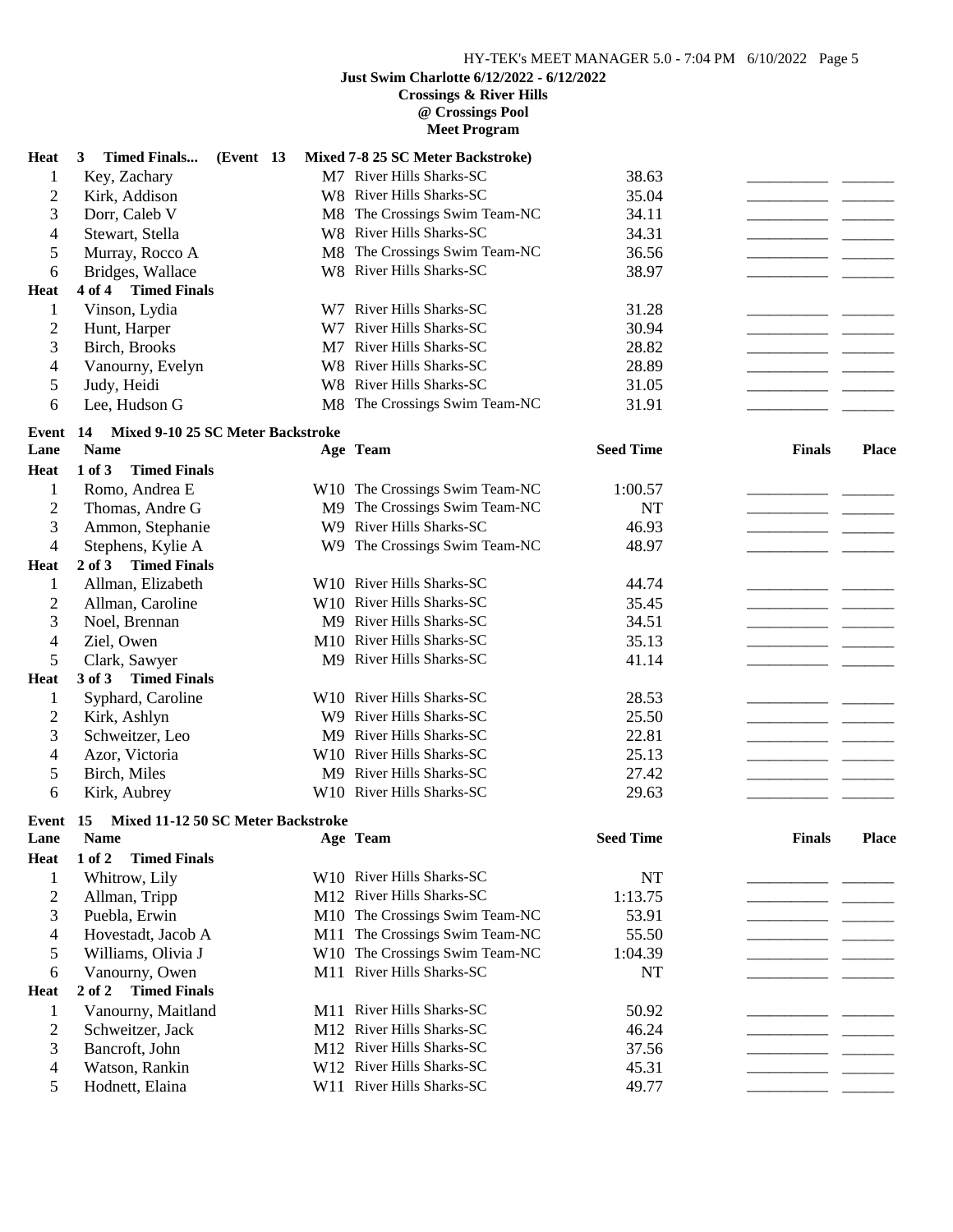#### **Crossings & River Hills @ Crossings Pool Meet Program**

| Event 16       | Mixed 13-14 50 SC Meter Backstroke             |                                |                  |               |              |
|----------------|------------------------------------------------|--------------------------------|------------------|---------------|--------------|
| Lane           | <b>Name</b>                                    | Age Team                       | <b>Seed Time</b> | <b>Finals</b> | <b>Place</b> |
| <b>Heat</b>    | $1$ of $1$<br><b>Timed Finals</b>              |                                |                  |               |              |
| $\mathbf{1}$   | Lindgren, Lily                                 | W13 River Hills Sharks-SC      | NT               |               |              |
| $\overline{2}$ | Wood, Phoebe E                                 | W13 The Crossings Swim Team-NC | 58.40            |               |              |
| 3              | Spraul, Alana                                  | W13 River Hills Sharks-SC      | 37.05            |               |              |
| 4              | Puebla, Liz                                    | W13 The Crossings Swim Team-NC | 57.14            |               |              |
| 5              | Bennett, Carly                                 | W13 River Hills Sharks-SC      | 1:05.25          |               |              |
| Event 17       | Mixed 15-18 50 SC Meter Backstroke             |                                |                  |               |              |
| Lane           | <b>Name</b>                                    | Age Team                       | <b>Seed Time</b> | <b>Finals</b> | <b>Place</b> |
| <b>Heat</b>    | 1 of 1<br><b>Timed Finals</b>                  |                                |                  |               |              |
| 3              | Baskin, Zach                                   | M18 River Hills Sharks-SC      | 33.36            |               |              |
| 4              | Watson, Shelby                                 | W15 River Hills Sharks-SC      | 44.69            |               |              |
| Event          | Mixed 11-12 100 SC Meter IM<br>19              |                                |                  |               |              |
| Lane           | <b>Name</b>                                    | Age Team                       | <b>Seed Time</b> | <b>Finals</b> | <b>Place</b> |
| <b>Heat</b>    | 1 of 2<br><b>Timed Finals</b>                  |                                |                  |               |              |
| $\mathbf{1}$   | Judy, Sophia                                   | W10 River Hills Sharks-SC      | NT               |               |              |
| $\mathbf{2}$   | Flaherty, Carleigh A                           | W10 The Crossings Swim Team-NC | 2:05.16          |               |              |
| 3              | Williams, Olivia J                             | W10 The Crossings Swim Team-NC | 1:58.59          |               |              |
| $\overline{4}$ | Puebla, Erwin                                  | M10 The Crossings Swim Team-NC | 2:04.06          |               |              |
| 5              | Dorr, Caleb V                                  | M8 The Crossings Swim Team-NC  | 2:27.46          |               |              |
| <b>Heat</b>    | 2 of 2<br><b>Timed Finals</b>                  |                                |                  |               |              |
| $\mathbf{1}$   | Jones, Elizabeth J                             | W12 The Crossings Swim Team-NC | 1:52.69          |               |              |
| $\overline{c}$ | Flaherty, Courtney E                           | W12 The Crossings Swim Team-NC | 1:42.00          |               |              |
| 3              | Basara, Gracie                                 | W11 River Hills Sharks-SC      | 1:28.82          |               |              |
| 4              | Savage, Avery                                  | W10 The Crossings Swim Team-NC | 1:38.07          |               |              |
| 5              | Schweitzer, Jack                               | M12 River Hills Sharks-SC      | 1:48.11          |               |              |
| 6              | Judy, Lucas                                    | M12 River Hills Sharks-SC      | 1:55.43          |               |              |
| Event          | <b>Mixed 13-14 100 SC Meter IM</b><br>20       |                                |                  |               |              |
| Lane           | <b>Name</b>                                    | Age Team                       | <b>Seed Time</b> | <b>Finals</b> | <b>Place</b> |
| <b>Heat</b>    | <b>Timed Finals</b><br>1 of 1                  |                                |                  |               |              |
| $\mathbf{1}$   | Puebla, Liz                                    | W13 The Crossings Swim Team-NC | NT               |               |              |
| $\overline{c}$ | McKinney, Mattie                               | W14 River Hills Sharks-SC      | 1:34.94          |               |              |
| 3              | Ziel, Robbie                                   | M14 River Hills Sharks-SC      | 1:17.80          |               |              |
| 4              |                                                | W13 River Hills Sharks-SC      |                  |               |              |
|                | Spraul, Alana<br>Payne, Anneliese R            | W14 The Crossings Swim Team-NC | 1:27.07          |               |              |
| 5              |                                                | W13 River Hills Sharks-SC      | 1:59.47          |               |              |
| 6              | Lindgren, Lily                                 |                                | NT               |               |              |
| Event          | Mixed 15-18 100 SC Meter IM<br>21              |                                |                  |               |              |
| Lane           | <b>Name</b>                                    | Age Team                       | <b>Seed Time</b> | <b>Finals</b> | <b>Place</b> |
| <b>Heat</b>    | 1 of 1<br><b>Timed Finals</b>                  |                                |                  |               |              |
| $\overline{c}$ | Stephenson, Lochlin                            | W18 River Hills Sharks-SC      | 1:30.56          |               |              |
| 3              | Stephenson, Jake                               | M16 River Hills Sharks-SC      | 1:10.74          |               |              |
| 4              | Hodnett, Grady                                 | M17 River Hills Sharks-SC      | 1:13.08          |               |              |
| 5              | Hovestadt, Robby P                             | M16 The Crossings Swim Team-NC | 2:16.69          |               |              |
| Event          | Mixed 6 & Under 25 SC Meter Breaststroke<br>23 |                                |                  |               |              |
| Lane           | <b>Name</b>                                    | Age Team                       | <b>Seed Time</b> | <b>Finals</b> | <b>Place</b> |
| <b>Heat</b>    | 1 of 1<br><b>Timed Finals</b>                  |                                |                  |               |              |
| $\mathbf{1}$   | Ammon, Wyatt                                   | M6 River Hills Sharks-SC       | 51.02            |               |              |
| $\overline{2}$ | Wood, Charlotte M                              | W6 The Crossings Swim Team-NC  | <b>NT</b>        |               |              |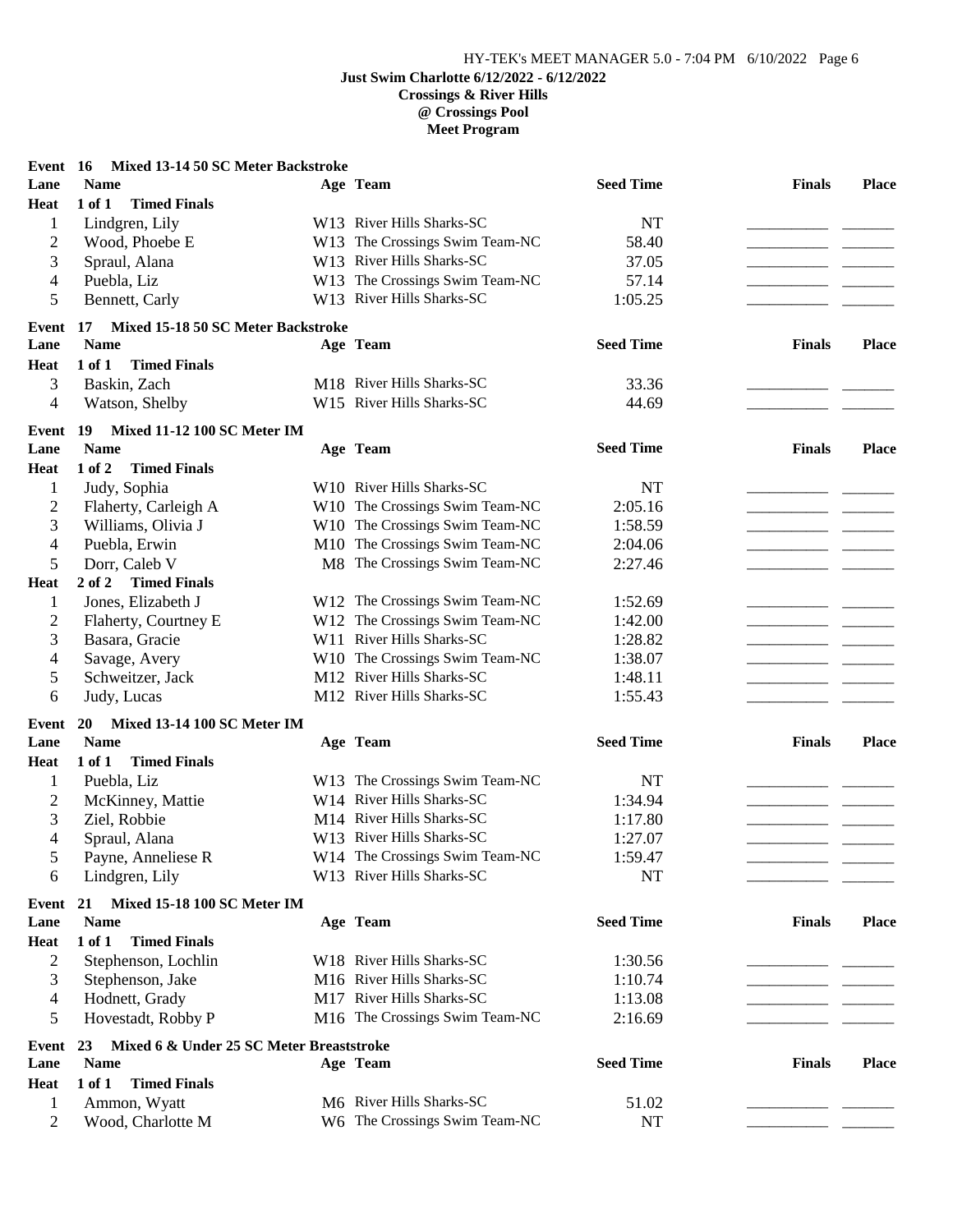## **Meet Program**

| Event 24                 | Mixed 7-8 25 SC Meter Breaststroke                        |     |                                |                  |               |              |
|--------------------------|-----------------------------------------------------------|-----|--------------------------------|------------------|---------------|--------------|
| Lane                     | <b>Name</b>                                               |     | Age Team                       | <b>Seed Time</b> | <b>Finals</b> | <b>Place</b> |
| Heat                     | $1$ of $3$<br><b>Timed Finals</b>                         |     |                                |                  |               |              |
| 4                        | Godoe, Grace N                                            |     | W8 The Crossings Swim Team-NC  | <b>NT</b>        |               |              |
| 5                        | Murray, Rocco A                                           |     | M8 The Crossings Swim Team-NC  | 1:04.96          |               |              |
| 6                        | Segura, Naomi G                                           |     | W8 The Crossings Swim Team-NC  | <b>NT</b>        |               |              |
| <b>Heat</b>              | $2$ of $3$<br><b>Timed Finals</b>                         |     |                                |                  |               |              |
| $\mathbf{2}$             | Azor, Antony                                              |     | M7 River Hills Sharks-SC       | 46.33            |               |              |
| 3                        | Hunt, Harper                                              |     | W7 River Hills Sharks-SC       | 39.88            |               |              |
| $\overline{4}$           | Bridges, Wallace                                          |     | W8 River Hills Sharks-SC       | 41.84            |               |              |
| 5                        | Vinson, Lydia                                             |     | W7 River Hills Sharks-SC       | 49.36            |               |              |
| Heat                     | <b>Timed Finals</b><br>3 of 3                             |     |                                |                  |               |              |
| 1                        | Kirk, Addison                                             |     | W8 River Hills Sharks-SC       | 38.15            |               |              |
| $\overline{c}$           | Dorr, Caleb V                                             |     | M8 The Crossings Swim Team-NC  | 36.47            |               |              |
| 3                        | Vanourny, Evelyn                                          |     | W8 River Hills Sharks-SC       | 33.44            |               |              |
| 4                        | Stephens, Jack                                            | M7  | River Hills Sharks-SC          | 35.53            |               |              |
| 5                        | Judy, Heidi                                               |     | W8 River Hills Sharks-SC       | 37.27            |               |              |
| 6                        | Lee, Hudson G                                             |     | M8 The Crossings Swim Team-NC  | 39.73            |               |              |
|                          |                                                           |     |                                |                  |               |              |
| Event                    | Mixed 9-10 25 SC Meter Breaststroke<br>25                 |     |                                |                  |               |              |
| Lane                     | <b>Name</b>                                               |     | Age Team                       | <b>Seed Time</b> | <b>Finals</b> | Place        |
| Heat                     | <b>Timed Finals</b><br>1 of 2                             |     |                                |                  |               |              |
| 1                        | Ammon, Stephanie                                          |     | W9 River Hills Sharks-SC       | 42.98            |               |              |
| $\overline{c}$           | Stephens, Kylie A                                         |     | W9 The Crossings Swim Team-NC  | 44.11            |               |              |
| 3                        | Ziel, Owen                                                |     | M10 River Hills Sharks-SC      | 39.99            |               |              |
| 4                        | Clark, Sawyer                                             |     | M9 River Hills Sharks-SC       | 42.82            |               |              |
| 5                        | Thomas, Andre G                                           |     | M9 The Crossings Swim Team-NC  | <b>NT</b>        |               |              |
| 6                        | Romo, Andrea E                                            |     | W10 The Crossings Swim Team-NC | <b>NT</b>        |               |              |
| <b>Heat</b>              | 2 of 2<br><b>Timed Finals</b>                             |     |                                |                  |               |              |
| 1                        | Kirk, Ashlyn                                              |     | W9 River Hills Sharks-SC       | 33.47            |               |              |
| $\overline{c}$           | Birch, Miles                                              |     | M9 River Hills Sharks-SC       | 28.86            |               |              |
| 3                        | Flaherty, Carleigh A                                      |     | W10 The Crossings Swim Team-NC | 25.28            |               |              |
| 4                        | Bennett, Preston                                          |     | M9 River Hills Sharks-SC       | 26.54            |               |              |
| 5                        | Azor, Victoria                                            |     | W10 River Hills Sharks-SC      | 31.31            |               |              |
| 6                        | Noel, Brennan                                             |     | M9 River Hills Sharks-SC       | 39.75            |               |              |
|                          |                                                           |     |                                |                  |               |              |
| Event<br>Lane            | Mixed 11-12 50 SC Meter Breaststroke<br>26<br><b>Name</b> |     | Age Team                       | <b>Seed Time</b> | <b>Finals</b> | <b>Place</b> |
|                          | <b>Timed Finals</b>                                       |     |                                |                  |               |              |
| <b>Heat</b>              | 1 of 2                                                    |     |                                |                  |               |              |
| 1                        | Whitrow, Lily                                             |     | W10 River Hills Sharks-SC      | NT               |               |              |
| $\overline{c}$           | Savage, Avery                                             |     | W10 The Crossings Swim Team-NC | <b>NT</b>        |               |              |
| 3                        | Vanourny, Owen                                            |     | M11 River Hills Sharks-SC      | 1:01.78          |               |              |
| $\overline{\mathcal{L}}$ | Hovestadt, Jacob A                                        |     | M11 The Crossings Swim Team-NC | <b>NT</b>        |               |              |
| 5                        | Watson, Rankin                                            |     | W12 River Hills Sharks-SC      | <b>NT</b>        |               |              |
| Heat                     | <b>Timed Finals</b><br>2 of 2                             |     |                                |                  |               |              |
| 1                        | Hodnett, Elaina                                           |     | W11 River Hills Sharks-SC      | 55.66            |               |              |
| $\overline{c}$           | Jones, Elizabeth J                                        |     | W12 The Crossings Swim Team-NC | 53.28            |               |              |
| 3                        | Basara, Gracie                                            | W11 | River Hills Sharks-SC          | 46.06            |               |              |
| 4                        | Flaherty, Courtney E                                      |     | W12 The Crossings Swim Team-NC | 48.01            |               |              |
| 5                        | Vanourny, Maitland                                        | M11 | River Hills Sharks-SC          | 51.26            |               |              |
| 6                        | Judy, Lucas                                               |     | M12 River Hills Sharks-SC      | 57.13            |               |              |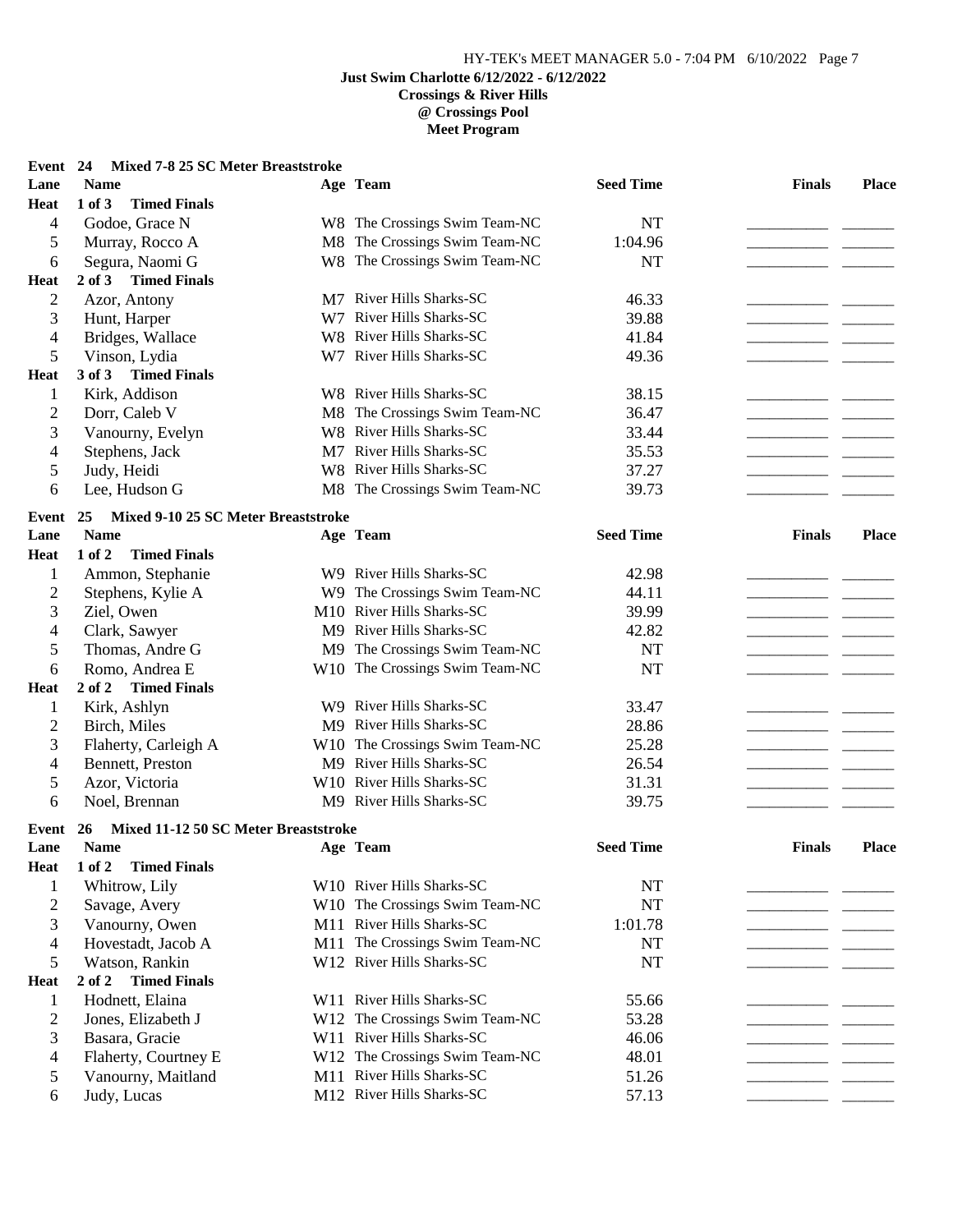## **@ Crossings Pool Meet Program**

| Event 27       | Mixed 13-14 50 SC Meter Breaststroke       |                                |                  |               |              |
|----------------|--------------------------------------------|--------------------------------|------------------|---------------|--------------|
| Lane           | <b>Name</b>                                | Age Team                       | <b>Seed Time</b> | <b>Finals</b> | <b>Place</b> |
| <b>Heat</b>    | $1$ of $1$<br><b>Timed Finals</b>          |                                |                  |               |              |
| $\mathbf{1}$   | Palmer, Sienna                             | W14 River Hills Sharks-SC      | NT               |               |              |
| $\overline{c}$ | Bennett, Carly                             | W13 River Hills Sharks-SC      | 1:03.07          |               |              |
| 3              | Ziel, Robbie                               | M14 River Hills Sharks-SC      | 40.55            |               |              |
| 4              | McKinney, Mattie                           | W14 River Hills Sharks-SC      | 43.76            |               |              |
| 5              | Wood, Phoebe E                             | W13 The Crossings Swim Team-NC | 1:11.48          |               |              |
| Event          | Mixed 15-18 50 SC Meter Breaststroke<br>28 |                                |                  |               |              |
| Lane           | <b>Name</b>                                | Age Team                       | <b>Seed Time</b> | <b>Finals</b> | <b>Place</b> |
| Heat           | 1 of 1<br><b>Timed Finals</b>              |                                |                  |               |              |
| 1              | Watson, Shelby                             | W15 River Hills Sharks-SC      | NT               |               |              |
| $\overline{2}$ | Hovestadt, Robby P                         | M16 The Crossings Swim Team-NC | 54.57            |               |              |
| 3              | Stephenson, Jake                           | M16 River Hills Sharks-SC      | 36.73            |               |              |
| 4              | Stephenson, Lochlin                        | W18 River Hills Sharks-SC      | 44.77            |               |              |
| 5              | Baskin, Zach                               | M18 River Hills Sharks-SC      | <b>NT</b>        |               |              |
| Event          | Mixed 7-8 25 SC Meter Butterfly<br>30      |                                |                  |               |              |
| Lane           | <b>Name</b>                                | Age Team                       | <b>Seed Time</b> | <b>Finals</b> | <b>Place</b> |
| <b>Heat</b>    | $1$ of $1$<br><b>Timed Finals</b>          |                                |                  |               |              |
| $\overline{2}$ | Key, Zachary                               | M7 River Hills Sharks-SC       | 42.77            |               |              |
| 3              | Stephens, Jack                             | M7 River Hills Sharks-SC       | 30.43            |               |              |
| 4              | Birch, Brooks                              | M7 River Hills Sharks-SC       | 32.55            |               |              |
| 5              | Azor, Antony                               | M7 River Hills Sharks-SC       | 43.25            |               |              |
| Event          | Mixed 9-10 25 SC Meter Butterfly<br>31     |                                |                  |               |              |
| Lane           | <b>Name</b>                                | Age Team                       | <b>Seed Time</b> | <b>Finals</b> | <b>Place</b> |
| Heat           | 1 of 1<br><b>Timed Finals</b>              |                                |                  |               |              |
| 1              | Bennett, Preston                           | M9 River Hills Sharks-SC       | 30.03            |               |              |
| $\overline{c}$ | Syphard, Caroline                          | W10 River Hills Sharks-SC      | 27.62            |               |              |
| 3              | Schweitzer, Leo                            | M9 River Hills Sharks-SC       | 21.32            |               |              |
| 4              | Judy, Sophia                               | W10 River Hills Sharks-SC      | 26.65            |               |              |
| 5              | Kirk, Aubrey                               | W10 River Hills Sharks-SC      | 28.93            |               |              |
|                |                                            |                                |                  |               |              |
| Event          | Mixed 11-12 50 SC Meter Butterfly<br>32    |                                |                  |               |              |
| Lane           | <b>Name</b>                                | Age Team                       | <b>Seed Time</b> | <b>Finals</b> | <b>Place</b> |
| <b>Heat</b>    | 1 of 1<br><b>Timed Finals</b>              |                                |                  |               |              |
| 1              | Bancroft, John                             | M12 River Hills Sharks-SC      | 35.19            |               |              |
| Event 33       | Mixed 13-14 50 SC Meter Butterfly          |                                |                  |               |              |
| Lane           | <b>Name</b>                                | Age Team                       | <b>Seed Time</b> | <b>Finals</b> | <b>Place</b> |
| <b>Heat</b>    | 1 of 1<br><b>Timed Finals</b>              |                                |                  |               |              |
| $\overline{2}$ | Payne, Anneliese R                         | W14 The Crossings Swim Team-NC | 53.82            |               |              |
| 3              | Spraul, Alana                              | W13 River Hills Sharks-SC      | 37.38            |               |              |
| $\overline{4}$ | Palmer, Sienna                             | W14 River Hills Sharks-SC      | 43.99            |               |              |
| Event          | Mixed 15-18 50 SC Meter Butterfly<br>34    |                                |                  |               |              |
| Lane           | <b>Name</b>                                | Age Team                       | <b>Seed Time</b> | <b>Finals</b> | <b>Place</b> |
| <b>Heat</b>    | $1$ of $1$<br><b>Timed Finals</b>          |                                |                  |               |              |
| $\overline{2}$ | Stephenson, Lochlin                        | W18 River Hills Sharks-SC      | 40.61            |               |              |
| 3              | Stephenson, Jake                           | M16 River Hills Sharks-SC      | 29.63            |               |              |
| 4              | Hodnett, Grady                             | M17 River Hills Sharks-SC      | 29.71            |               |              |